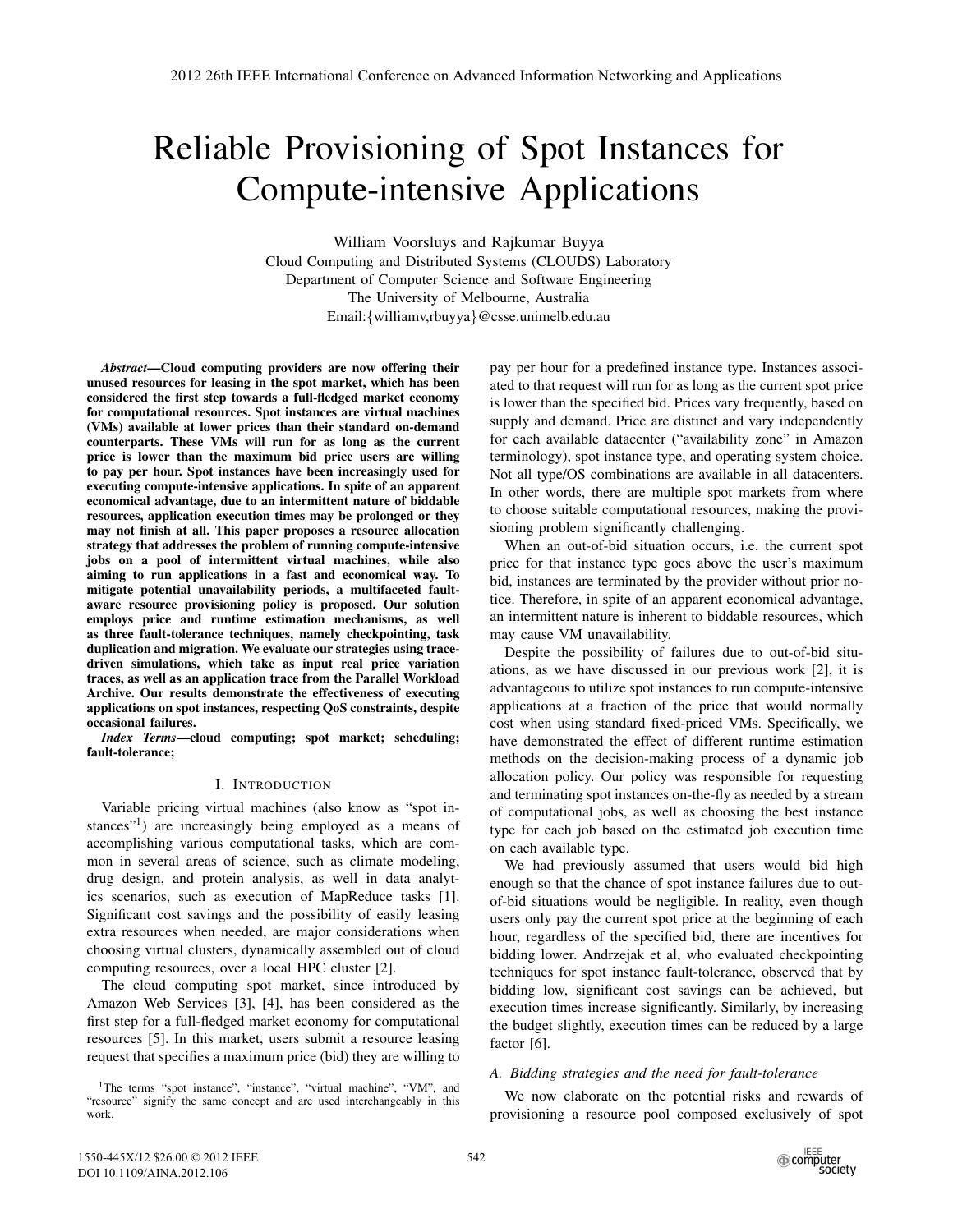instances in scenarios where QoS constraints play an import role.

Failures due to out-of-bid situations may lead to the inability to provide the desired quality of service, e.g.: prolonged application execution times or an inability of applications to finish within a specified deadline. To overcome this uncertainty, one may come up with a few strategies to decrease the chance of failure or mitigate their effects.

To decrease the chance that out-of-bid situations occur, one could to choose to bid as high as possible. Given that, under the current model of Amazon spot instances, users pay at maximum the current spot price (not the actual bid), there would be no apparent disadvantages in bidding much higher than the spot price. However, there are incentives for adopting more aggressive bidding strategies, i.e. bidding close or even lower than the current spot price.

Firstly, Amazon offers on-demand instances at a fixed price, which are identically functional to spot instances and are not subject to terminations due to pricing issues. The value set by Amazon to these on-demand instances is likely to influence the maximum price a user is willing to bid. Thus, this value acts as an upper bound for bids of users that would rather lease a more reliable on-demand instance in cases the spot price is equal or above the on-demand price. In fact, by analysing the history of spot prices of Amazon EC2, we have observed that, over the period of about 100 days from 05-Jul-2011 to 15-Oct-2011, spot prices have surpassed on-demand prices several times across most instances types and datacenters. For example, the spot price of one of the most economical instances (M1SMALL) in the US-EAST region, has reached this situation 11 times, for periods of up to 2 hours and 20 minutes, and price value of up to 17% above the on-demand price.

Secondly, in a scenario where most users submit high bids, providers would likely increase the spot price to maximize profits. As previously postulated [7], the Amazon EC2 spot market resembles a Vickrey auction style [8], where users submit sealed bids, the provider gathers them and computes a clearing price. The pricing scheme thought to be used by Amazon, where all buyers pay the clearing price, is a generalization of the Vickrey model for multiple divisible goods, the standard uniform price auction, on which the provider assigns resources to users starting by the highest bidder, until all bids are satisfied or there are no more resources. The price paid by all users is the value of the lowest winning bid (sometimes, the highest non winning bid) [5]. It has also been observed that Amazon may be artificially intervening in the prices by setting a reserve price and generating prices at random [9]. In any case, we argue that there is an incentive for users to submit fair bids, based on the true value they are willing to pay for the resource.

Thirdly, on a similar note, users may choose to postpone non-urgent tasks when prices are relatively high, hoping to obtain a lower price (the true value) later, a strategy that can be accomplished by placing a bid at the desired price and waiting for it to be fulfilled. Similarly, in the case of an outof-bid situation, owners of a non-urgent task would prefer wait for the request to be in-bid again, rather than obtaining a new resource under new lease terms (e.g. another VM type, or the same type at a higher bid).

Finally, as observed by Yi et al [10], one can bid low to take advantage of the fact that the provider does not charge the partial hour that precedes an out-of-bid situation. Thus, delaying the termination of an instance, even when it is not needed, to the next hour boundary, one can expect a probability of failure before termination, potentially avoiding to pay for the last hour.

The choice of an exact bid value can be empirically derived from a number of factors, including observations of price history, the willingness of the user to run instances at less than a certain price or not run at all, and a minimum reliability level required. These factors, when reflected on the bid value, define how likely the system is able to meet time and cost constraints.

In any case, the adoption of more aggressive bidding strategies can result in more failures, and potentially undermine the cost savings, as a result of frequent loss of work. Therefore, resource provisioning policies aimed at running computational jobs on spot instances must be accompanied by fault mitigation techniques, especially tailored for the features of cloud computing spot instances. Notable features of spot instances may influence the way fault-tolerance works in this scenario. Most notably, an hour-based billing granularity and non-payment of partial hours in the case of failures, guarantees payment of the actual progress of computation [10]. Additionally, given that providers, such as Amazon, freely provide a history of price variations, significantly more informed decisions can be made by observing the past behaviour.

#### *B. Our contribution*

This paper proposes a resource provisioning strategy that addresses the problem of running computational jobs on intermittent spot instances. In particular, we aim to perform this in a reliable manner, similar to what would be achieved if on-demand instances were chosen instead. Our main objective is to run applications in a fast and economical way, while tolerating sudden unavailability of virtual machines. We build up on our previous work [2], where we demonstrated the viability of dynamically assembling virtual clusters exclusively composed of spot instances to run compute-intensive applications.

# Specifically, the contributions of this work are:

- A multifaceted resource provisioning approach, that includes novel mechanisms for maximizing the chance jobs finish within their deadlines, while minimizing costs in a spot instances-based computational platform;
- A bidding mechanism that aids the decision-making process by estimating future spot prices and making informed bidding decisions;
- An evaluation of two novel fault-tolerance techniques, namely migration and job duplication, and their comparison to an existing checkpointing-based approach, in terms of deadline violations and cost.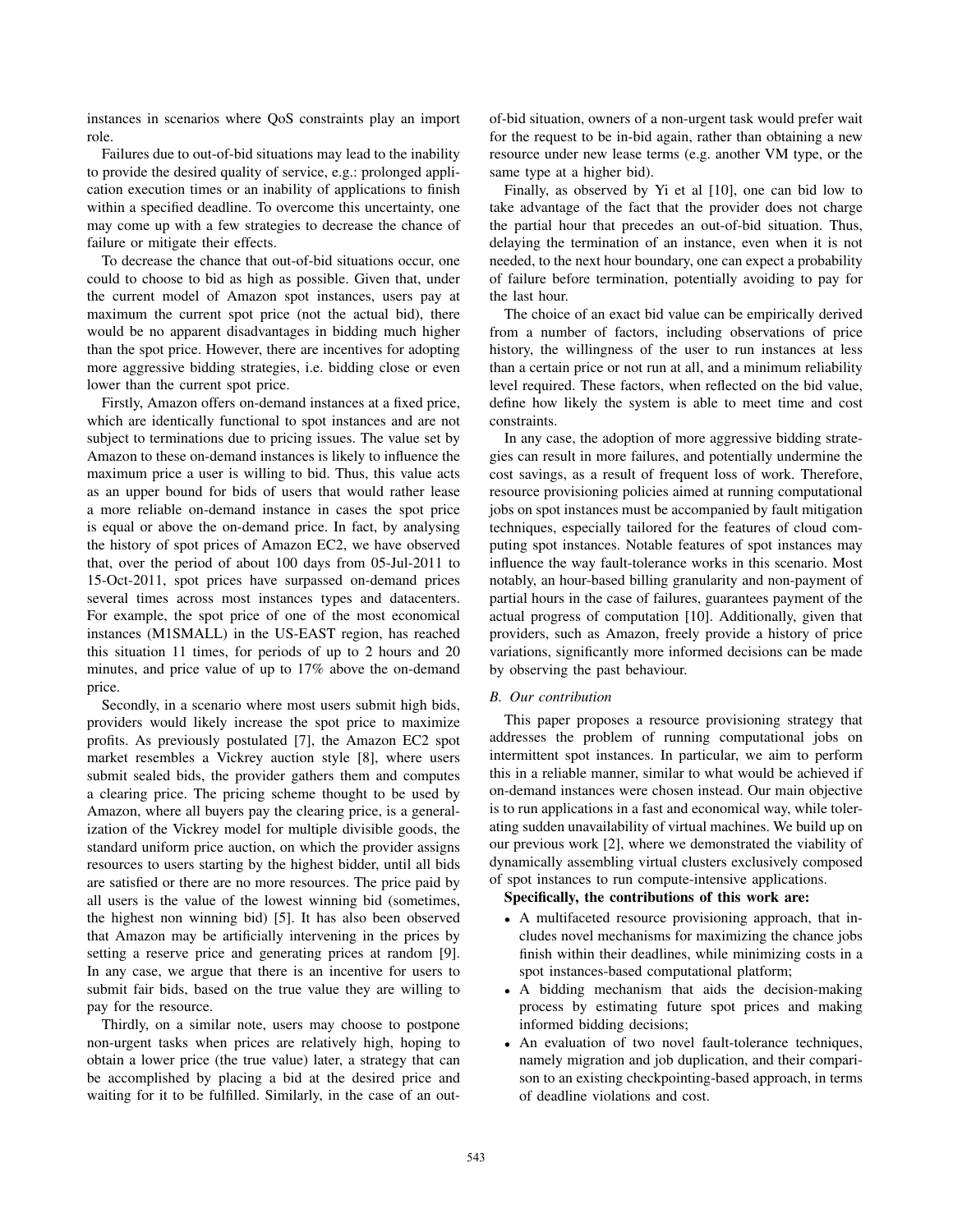

Fig. 1. Modeled architecture: Client (broker) and server (cloud) side. The "Runtime estimation" component was the focus of our previous work [2]. Here, we focus primarily on the "fault-tolerance" component

The rest of this paper is organized as follows: Section II describes related literature on existing approaches that use spot instances; Section III describes our existing resource provisioning policy and discusses the modifications necessary to add a reliability component to it; Section IV details our multifaceted approach and discusses each mechanism and the interaction between them; Section V presents extensive simulation-based experimental results and their discussion; finally Section VI concludes the paper.

# II. RELATED WORK

A few recently published works have touched the subject of leveraging variable pricing cloud resources in highperformance computing. Andrzejak et al. [6] have proposed a probabilistic decision model to help users decide how much to bid for a certain spot instance type in order to meet a certain monetary budget or a deadline. The model suggests bid values based on the probability of failures calculated using a mean of past prices from Amazon EC2. It can then estimate, with a given confidence, values for a budget and a deadline that can be achieved if the given bid is used.

Yi et al. [10] proposed a method to reduce costs of computations and providing fault-tolerance when using EC2 spot instances. Based on the price history, they simulated how several checkpointing policies would perform when faced with out-of-bid situations. The proposed policies used two distinct techniques for deciding when to checkpoint a running program: at hour boundaries and at price rising edges. In the hour boundary scheme, checkpoints are taken periodically every hour, while in the rising edge scheme, checkpoints are taken when the spot price for a given instance type is increasing. The authors proposed combinations of the above mentioned schemes, including adaptive decisions, such as taking or skipping checkpointing at certain times. Their evaluation has shown that checkpointing schemes, in spite of the inherent overhead, can tolerate instance failures while reducing the price paid, as compared to normal on-demand instances. Similarly, we evaluate a checkpointing mechanism implemented according to this work, with the objective of comparing with other fault-tolerance approaches.

# III. RESOURCE PROVISIONING IN A SPOT INSTANCES-BASED COMPUTATIONAL PLATFORM

In our previous work, we have proposed a resource provisioning and job allocation architecture and an associated policy. Our solution has been tailored for an organization that aims at assembling a computational platform solely based on spot instances and use it to accomplish a stream of deadlineconstrained computational jobs. In that work, we also evaluated several runtime estimation mechanisms and their effect on cost and utilization of the platform, as well as deadline violations of jobs. Especially, we have employed the same workload we use in this work, and compared the costs of running such workload on on-demand and on spot instances. In this section, we summarize how our solution works; a detailed description and analysis can be found in [2].

A Broker component is responsible for receiving computational job requests from users, provisioning a suitable VM pool by interacting with the provider, and applying a job scheduling policy to ensure jobs finish within their deadlines, while minimizing the cost. A diagram depicting the components of the modeled architecture is shown in Figure 1.

We have modeled a cloud computing provider according to how Amazon EC2 currently works in practice. The provider manages a computational cloud, formed by one or more datacenters, which offer virtual machines of predefined types in a spot market. The provisioning of an instance is subject to the following characteristics: clients submit requests for a single instance, specifying a type, and up to how much they are willing to pay per instance/hour (bid). Optionally, a particular datacenter can be specified; if left blank, the provider allocates the instance to the most economical datacenter choice. The system provides instances whenever the bid is greater than the current price; on the other hand, it terminates instances without any notice when a client's bid is less than or equal to the current price. The system does not charge the last partial hour when it stops an instance, but it charges the last partial hour when the termination is initiated by the client (the price of a partial hour is considered the same as a full hour). The price of each instance/hour is the spot price at the beginning of the hour.

Jobs are assumed to be moldable, in the sense that they can run on any number of CPU cores, but limited to a single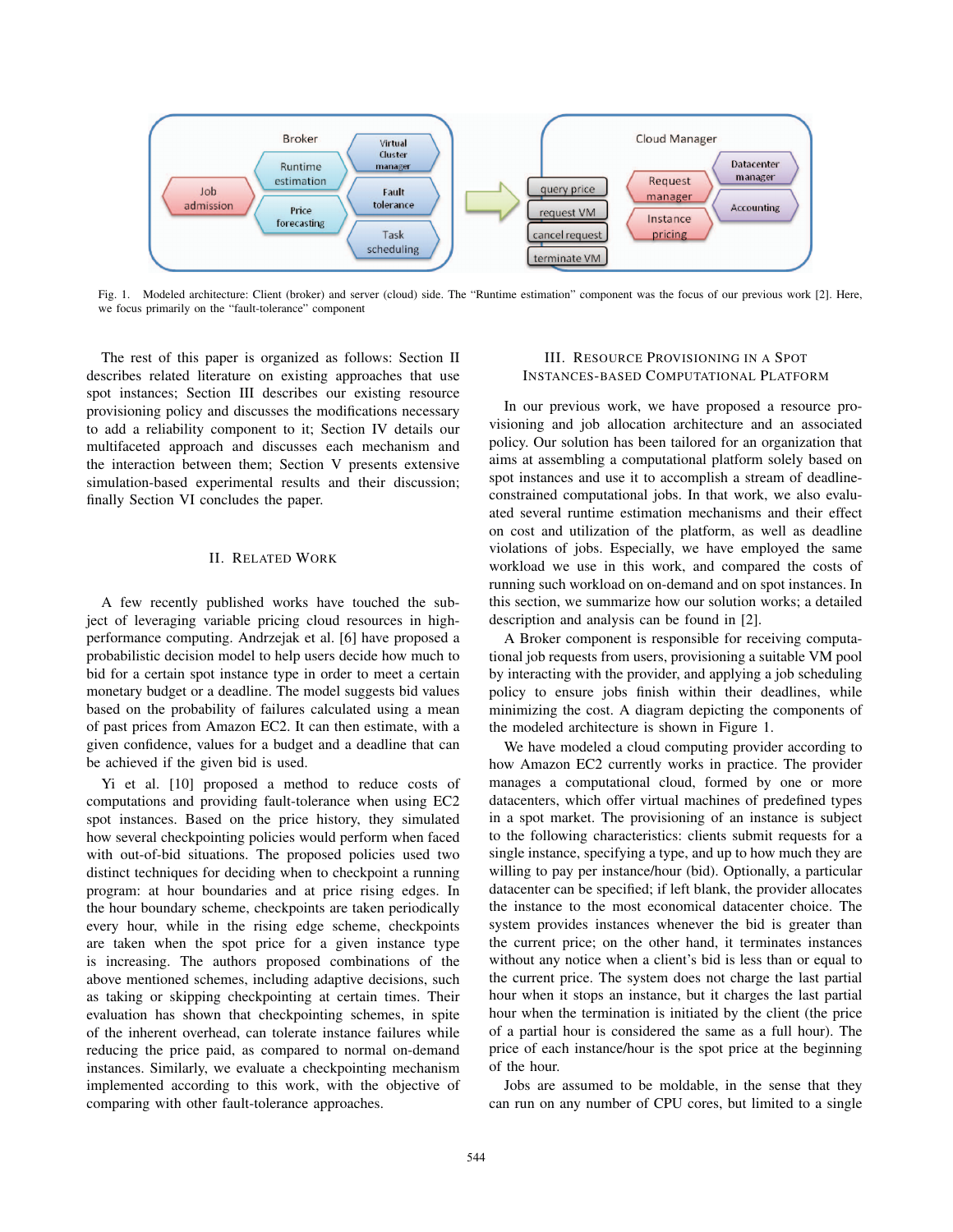virtual machine. To determine the run time of a job in a particular number of CPU cores, we use Downey's analytical model for job speedup [11]. To generate values for  $A$  (average parallelism) and  $\sigma$  (coefficient of variance of parallelism), we have used the model of Cirne & Berman [12]. The moldability of a job defines it's preferred instance type, i.e. the type on which the job will take advantage of the most number of cores for a time greater than 1 hour. As a result, longer jobs that offer more parallelism will prefer instances with more cores.

The activities of our proposed algorithm are summarized in the steps described below.

- When any job is submitted, it is inserted into a list of unscheduled jobs;
- At regular intervals  $(T)$ , the algorithm uses a runtime estimation method to predict the approximate runtime of the job on each available instance type;
- The broker then attempts to allocate the job to an idle VM with enough time before a whole hour finishes;
- If unsuccessful, it attempts to allocate the job to a VM that is currently running jobs but is expected to become idle soon. Runtime estimates of all jobs running on the VM, in addition to the incoming job, are required at this step;
- If the job still cannot be allocated, the algorithm will decide whether it is advantageous to extend a current lease, to start a new VM lease, or to postpone the allocation decision according to the job's urgency factor and pricing conditions.

The urgency factor  $U$  of a job  $j$  is the maximum estimated time the job can wait for a resource to be provisioned so that the chance of meeting the deadline is increased. It is computed as per Equation 1, where  $D_i$  is the job's deadline, T is the current time, so that  $D_i - T$  corresponds to the time until the job's deadline;  $\alpha$  is the urgency modifier;  $e_i$  is the estimated runtime of  $j$  on it's preferred instance type; and  $B$  is the expected time the provider takes to provision a new VM (fixed at 5 minutes).

$$
U_j = max(0, D_j - T - (\alpha * e_j + B))
$$
 (1)

The greater the value of the  $\alpha$  modifier, the more conservative the algorithm becomes, i.e. with higher values of  $\alpha$ , U approximates 0. A value equal to 0 indicates that a resource must be provisioned immediately to complete the job within the deadline. Alternatively, lower values of  $\alpha$  cause the algorithm to postpone more provisioning actions in order to maximise the chances of finding lower prices or reusing other jobs' instances.

## IV. MECHANISMS TO ACHIEVE FAULT TOLERANCE

In this work, we explore a multifaceted approach, which relies on two interrelated modalities that define how reliably the policy ensures that computational jobs finish before their deadlines. The first mechanism aims at choosing appropriate bid values based on estimation of price variations and on the job's urgency factor  $U$ , which influences the choice of when to

TABLE I EVALUATED BIDDING STRATEGIES

| Bidding strategy | Bid value definition                                          |
|------------------|---------------------------------------------------------------|
| Minimum          | The minimum value observed in the price history + $G$         |
| Mean             | The mean of all values in the price history                   |
| On-demand        | The listed on demand price                                    |
| High             | A value much greater than any price observed (defined as 100) |
| Current          | The current spot price $+ G$                                  |

provision a resource for a given job and how much to bid. The second mechanism adds extra levels of fault-tolerance through checkpointing and migration of virtual machines, as well as job duplication.

These mechanisms aim at mitigating spot instance unavailability due to out-of-bid situations only, i.e. failures due to price variations. Other types of instance failures, for instance, due to hardware faults or network interruptions are not considered. In other words, we assume that, if no out-of-bid situation takes place during an instance lifetime, its availability is 100%.

### *A. Bidding strategies: estimating cost and jobs' urgency*

The first mechanism comprises bidding strategies and the calculation of the value of  $U$ . These are based on estimated price variations and job runtimes. More specifically, this mechanism aims to aid the process in two ways: (1) allow the broker to make informed decisions on how much to bid, a choice that directly influences the risk of failure and monetary spending; and (2) combine price information and a job's urgency factor, to decide the best point in time to start a new machine for a job, thus seeking to cover the period that will yield the minimum cost. The rationale behind combining these two pieces of information is to avoid hasty decision that may increase costs, i.e. to avoid commissioning new resources too early, at times when non urgent jobs can be postponed, or too late, when jobs will most likely miss their deadlines.

In our previous work [2], we have compared several runtime estimation policies and their impact on cost, deadline violations, and system utilization. A simple mechanism that computes the average runtime of two preceding jobs of the same user has performed consistently well. Therefore, in this work, we exclusively employ that technique.

We have evaluated 5 bidding strategies, which are listed on table I. Two of the strategies use historical information to compute the bid. In all cases, a window of one week worth of price history, individual to each instance type/OS/datacenter combination, is fed to the bidding strategy. The output of each strategy is the maximum price, in US dollars per hour, to be paid for one particular instance. The minimum bid granularity G is 0.001.

In all cases that can yield values lower than the current price, the broker uses the value of  $U$  to override the bid value, if necessary. Specifically, it applies the steps of Algorithm 1.

#### *B. Hourly Checkpointing*

Checkpointing consists of saving the state of a VM, application, or process, during execution and restoring the saved state after a failure to reduce the amount of lost work [13]. In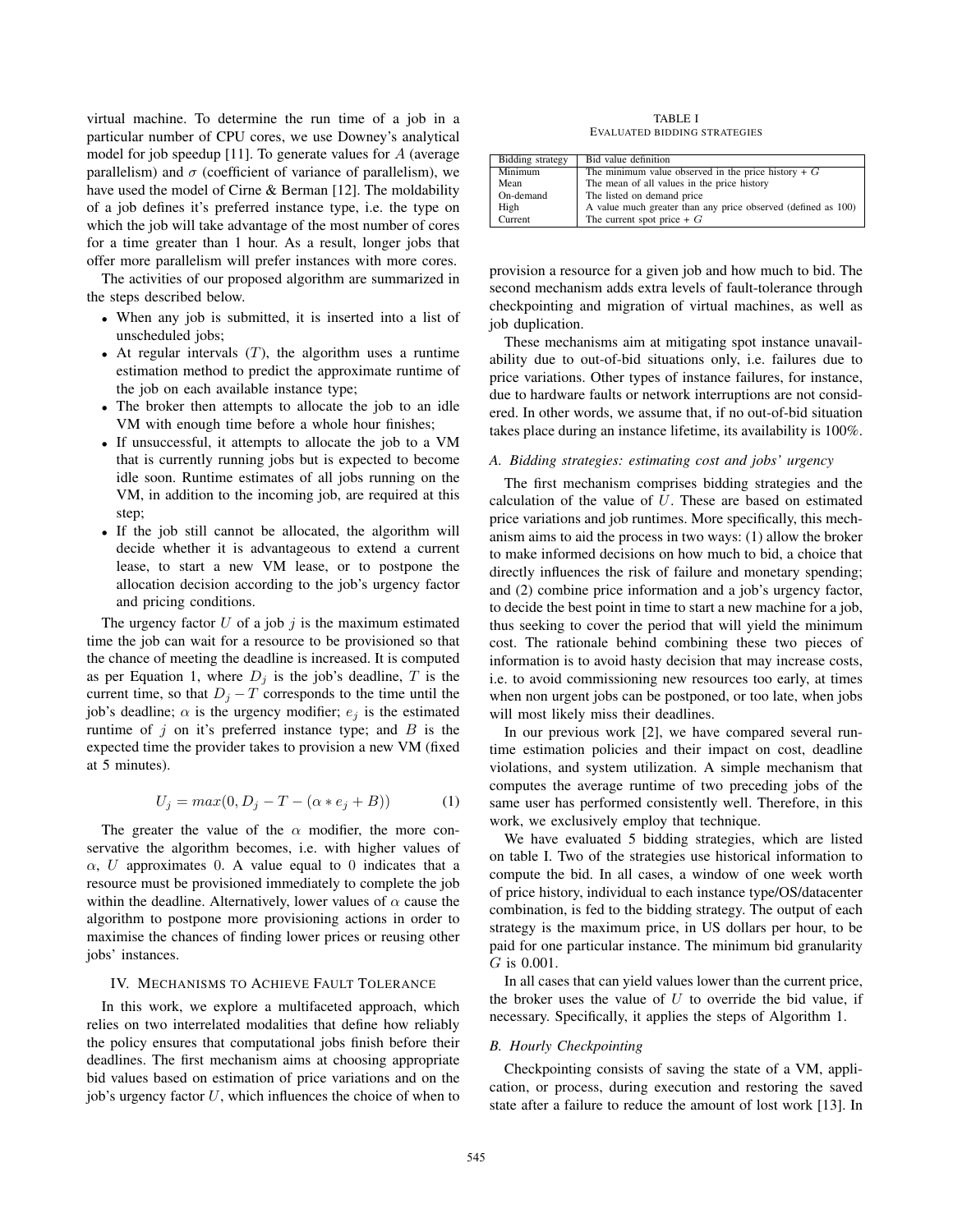1  $b \leftarrow$  compute bid;  $|2\ U \leftarrow$  compute urgency factor;  $3$  P  $\leftarrow$  query provider for current price; 4 if  $U = 0$  then if  $b \leq P$  then  $b = P + G;$ <sup>7</sup> else | schedule a bid check at  $T + U$ ;

Algorithm 1: Bid check algorithm, which overrides the bid value or schedules a new check in the future

the context of virtual machines, the action of encapsulating execution and user customization state is a commonplace feature in most virtual machine monitors (VMM) [14]. Saving a VM state consists of serializing its entire memory contents to a persistent storage, thus including all applications and process running [15]. In our work, we assume that checkpointing a running application is the same as saving the state of an entire VM. The advantage of relying on VMM-supported checkpointing is that applications do not need to be modified to enable checkpointing-based fault-tolerance. However, it is necessary that cloud computing providers explicitly support such operation.

The technique considered in this work is a hourly-based VM checkpointing, where states are saved at hour-boundaries. This technique has been previously identified by Yi et al. [10] as the simplest and most intuitive, yet effective, form of dealing with the cost/reliability trade-off when running applications on spot instances. More specifically, taking a checkpoint on an hourly basis guarantees that only useful computational time is paid, given that spot instances are billed at an hour granularity and partial hours, in the case of failures, are not charged.

In this method, it is assumed that a checkpointed VM will only resume when the original spot request, which has a fixed bid and machine type, is in-bid again. No attempt is made to provision a new VM by submitting higher bids for the same machine type, or to bid for other types. This contrasts with our next solution, which considers relocating the saved state to a new space in order to hasten job completion.

#### *C. Migration of persistent VM state*

We propose a migration-based fault-tolerance mechanism on which the state of a VM is frequently saved on a global filesystem and upon an out-of-bid situation the state is relocated. The migration technique is very similar to checkpointing, as it comprises of taking a snapshot of the VM and using it to restore the computation upon a failure. But instead of waiting for the original request to be in-bid again, the algorithm aims to lease a new instance under new terms, and then restore the saved VM state into the new instance.

To decide new lease terms, i.e. where to allocate the remaining work of a saved job, the following decision-making process takes place: (1) the algorithm estimates the cost of leasing an instance of the same type for a higher price in the same datacenter; (2) then it considers leasing an instance of a different type on the same datacenter; (3) it also considers relocating the workload to another datacenter where a suitable VM may be leased for a cheaper price; finally, the chosen location is wherever is estimated to be cheaper to accomplish the remaining duration of the job. The overhead of restoring a failed VM in a distinct datacenter is assumed to be higher than when the same datacenter is chosen. This overhead is taken into account when making a relocation decision.

All computation in the VM is paused while the snapshot is being taken. The overhead of saving an instance state (the same as taking a checkpoint) is defined as the time to serialize a VM's memory snapshot into a file in a global filesystem. This value is different for each instance type, according to their maximum memory size. The exact values are computed as in the work of Sotomayor et al. [16], which provides a comprehensive model to predict the time to suspend and resume VMs. The times to suspend (i.e. save the state) and to resume (i.e. restore from the latest saved state) a spot instance with  $m$  MB of memory, are defined as per equations 2 and 3 respectively [16].

$$
t_s = m/s \tag{2}
$$

$$
t_r = m/r \tag{3}
$$

Values for s and  $r$  (rates, in MB/s, to write/read  $m$  MB of memory to/from a global filesystem) are also taken from [16], who obtained them from numerous experiments on a realistic testbed. Therefore, s is  $63.67$  MB/s, and r is  $81.27$  MB/s (to restore a state in the same datacenter). We assume half the rate (40.64 MB/s) when moving/restoring a VM state into/from a distinct datacenter.

# *D. Duplication of long jobs*

We also propose a fault-tolerance mechanism that does not require any application- or provider-assisted technique, as it is the case of VM-based checkpointing and migration. With task duplication, we aim to evaluate a simpler method for rapid deployment of applications on spot instances using currently available cloud computing feature.

Similar to replication and migration, duplication of work aims to increase the chance of success in meeting deadlines when running longer jobs (greater than one hour) over a period of frequent price changes. Therefore, a duplicationbased technique was implemented and evaluated.

This technique also relies on estimates of jobs runtimes. It creates one replica of each job that is expected to run for more than 1 hour. The replica is submitted to the same scheduling policy as the original job. The algorithm applies the same rules as it does to a regular job, but avoids choosing the the datacenter/type combination where the original job will run. Choosing a different combination for a replica is an obvious choice, since two jobs running on the same datacenter, using the same instance type, will certainly fail at the same time when the price increases.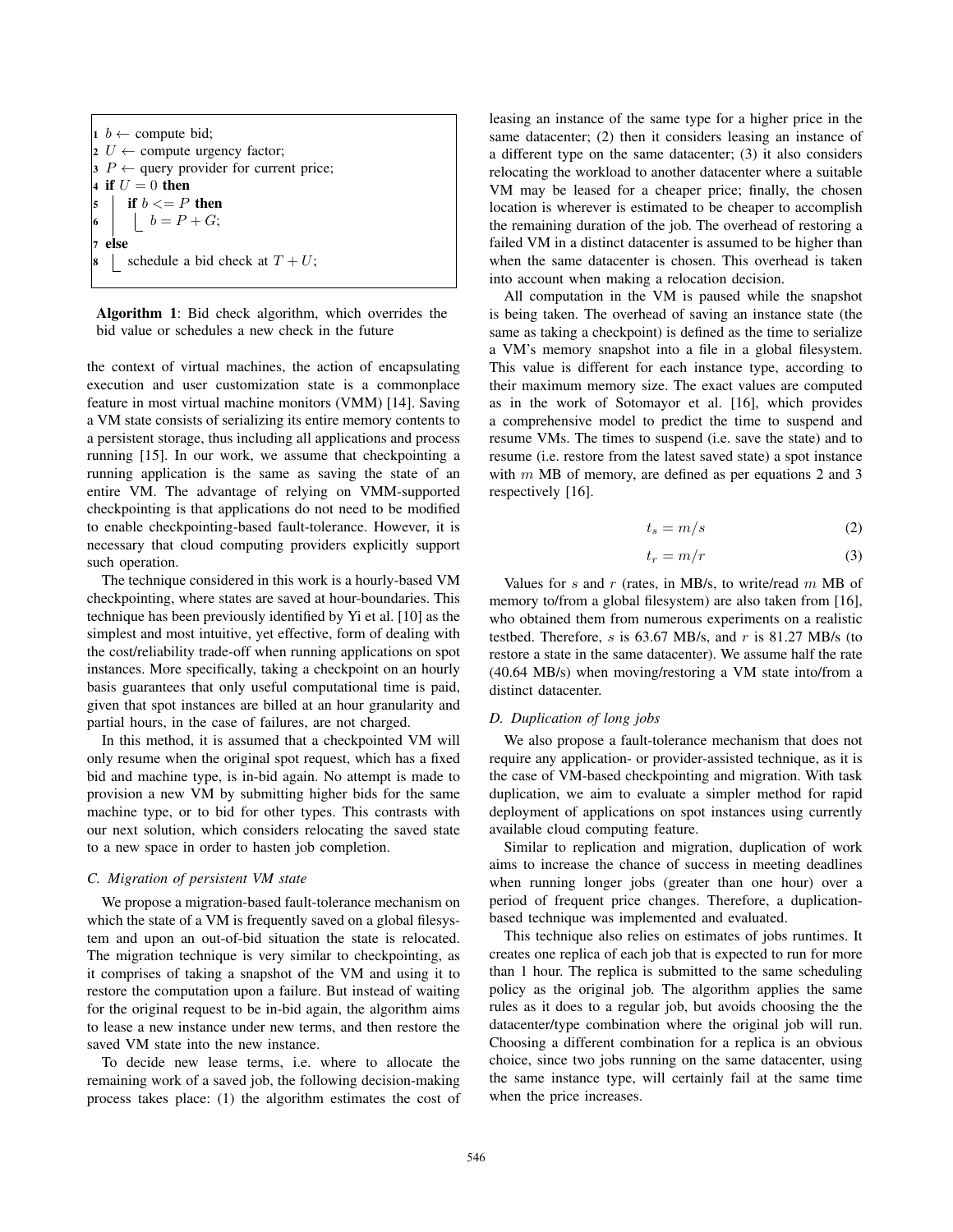

Fig. 2. Effect of aggressive and conservative urgency estimation modifier  $(\alpha)$  under various bidding strategies, without any fault-tolerance mechanism in action

TABLE II FACTORS AND THEIR LEVELS

| Factor                     | Possible values                                 |  |  |
|----------------------------|-------------------------------------------------|--|--|
| <b>Bidding Strategy</b>    | Minimum, Mean, On-demand, High, Current         |  |  |
|                            | 1, 2, 4, 8, 10, 20                              |  |  |
| Fault tolerance mechanisms | None, Migration, Checkpointing, Job duplication |  |  |

## V. PERFORMANCE EVALUATION

In this section, we evaluate the proposed fault-aware resource allocation policy and the effect of its mechanisms, using trace-driven discrete event simulations. We quantify the performance of our policy based on three metrics, two absolute (monetary cost and deadline violations) and one relative (dollar per useful computation). We especially observe the interaction between these metrics, given that there is a known tradeoff between them, i.e. assuring less violations usually means provisioning more resources, hence higher costs.

# *A. Experimental design*

We have designed our experiments to study the influence of the following factors and their levels: (1) bidding strategy; (2) the value of the urgency factor modifier  $\alpha$ ; and (3) choice of fault-tolerance mechanism. The factors and their levels are listed on Table II.

Not all combinations of factors have been simulated; for example, there was little sense in combining the High bidding strategy with a fault-tolerance mechanism, given that the bidding fashion itself completely avoid failures. In total, 5952 experiments were executed. All values presented correspond to an average of 31 simulation runs. When available, error bars correspond to a 95% confidence interval. The simulator was implemented using the CloudSim framework [17].

*Cloud characteristics:* We modeled the cloud provider after the features of Amazon EC2's US-EAST geographic region, which contains 4 datacenters. Instance types were modeled directly after the characteristics of available standard and high-CPU types The types available to be used are M1.SMALL (1 ECU), M1.LARGE (4 ECUs), M1.XLARGE (8 ECUs), C1.MEDIUM (5 ECUs), C1.XLARGE (20 ECUs). One ECU (EC2 Compute Unit) is defined as equivalent to the power of a 1.0-1.2 GHz 2007 AMD Opteron or 2007 Intel Xeon processor. A period of 100 days worth of pricing history traces has been collected comprising dates between July 5th, 2011 and October, 15th, 2011. These dates correspond to the available traces since Amazon EC2 has started offering distinct prices per individual datacenter, rather than per geographic region.

*Workload:* The chosen job stream was obtained from the LHC Grid at CERN [18], and is composed of grid-like embarrassingly parallel tasks. A total of 100,000 jobs are submitted over a period of seven days of simulation time, starting from a randomly generated time within the available price history. This workload is suitable to our experiments due to its bursty nature and for being composed of highly variable job lengths. These features require a highly dynamic computation platform that must serve variable loads while maintaining cost efficiency. The moldability parameters A and  $\sigma$  of each job are assumed to be known by the broker.

Originally, this workload trace did not contain information about user-supplied job runtime estimates and deadlines. User runtime estimates were generated according to the model of Tsafrir et al. [19]. A job's maximum allowed runtime corresponds to the runtime estimate multiplied by a random multiplier, uniformly generated between 1.5 (urgent jobs) and 4 (non-urgent jobs). A job's deadline corresponds to its submission time plus its maximum allowed runtime.

# *B. Effects of bidding strategies and urgency factor*

In order to understand how our bidding strategies work, without any fault-tolerance mechanism in action, we have evaluated their effectiveness in a scenario where a failed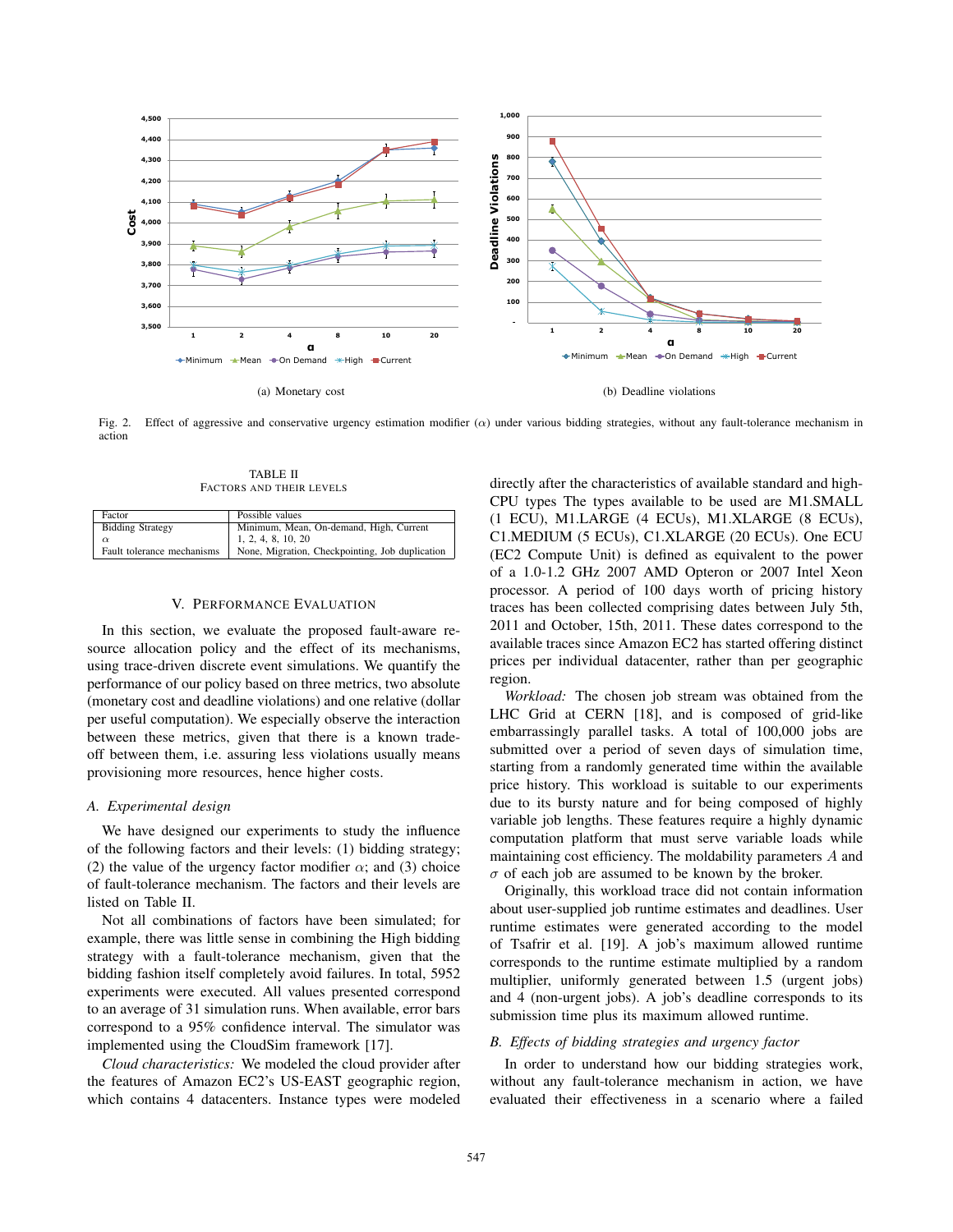

Fig. 3. Performance of migration, checkpointing and job duplication on monetary cost

job must be restarted from the beginning after a failure. In this experiment, we aimed at quantifying each strategy's performance when paired with different values of  $\alpha$ .

Figure 2 shows the effect of most aggressive ( $\alpha = 1$ ) to most conservative ( $\alpha = 20$ ) urgency estimations under various bidding strategies. In these circumstances, bidding strategies that produce higher bids tend to perform better, both in terms of cost and deadline violations. In particular, we have observed that the On-demand strategy avoids failures due to minor price increases, as well as avoids incurring the cost of high prices above the on-demand price. This fact can be noticed in the performance comparison between On-demand and High, which incurs extra cost due its very high bid. As expected, given that there was no fault-tolerance, strategies that aim at bidding low values experience the most failures, hence more work had to be redone from start, which consequently led to higher costs.

The value of  $\alpha$  significantly influences both cost and deadline violations, consistently over all bidding strategies. Figure 2(a), indicates an optimal value of 2, which yields the lower costs, although for most bidding strategies, the difference between 1 and 2 is not statistically significant. Regarding the deadline metric, 1 and 2 lead to many more deadline violations. This is due to the fact that lower values of  $\alpha$ cause the algorithm to postpone more decisions, which in turn often leads to the inability of provisioning resources "at the last minute". Conservative values, on the other hand, lead to virtually no violations, but higher costs.

#### *C. Migration, checkpointing, and job duplication*

Our results also demonstrate the positive effects of the studied fault-tolerance mechanisms when paired with bidding strategies and urgency factor estimation. Figure 3 shows a comparison of migration, checkpoint and job duplication on the cost metric. We only show values of  $\alpha$  of 2, 4 and 8, which yield the best costs in all cases. An interesting fact is that migration performs better when paired with bidding strategies that choose lower bid values, such as Minimum and Current, while checkpointing benefits from higher bid values, such as Mean and On-demand. This behaviour is coherent with the features of each mechanism. Migration tends to have

more choices after an out-of-bid situation given its ability to choose other types of instances from multiple datacenters. Checkpointing, on the other hand, is bound to a persistent request, and will benefit from a higher chance of being in-bid most of the time.

Job duplication was found to perform poorly in all cases, yielding higher costs when compared to the case when no fault-tolerance exists. It's merit however, lies on its simplicity and the capability of replicating jobs across multiple datacenters. Therefore, it can be useful in cases where an extra level of redundancy is required.

Figure 4 presents a summary of best combinations of strategies discovered in our simulations. Overall, the migration technique, along with the Minimum bidding strategy and  $\alpha = 2$  produced the lower cost. However,  $\alpha = 8$  produced the least number of deadline violations (30 out of 100,000 jobs). These results confirm that the trade-off between cost and deadline violations applies in this case.

In summary, our results demonstrate that the interaction of factors can influence the exact choice of bidding strategy,  $\alpha$ , and fault-tolerance mechanism. It is expected that, in absolute



Fig. 4. Most economical combinations of bidding strategy and fault-tolerance mechanism